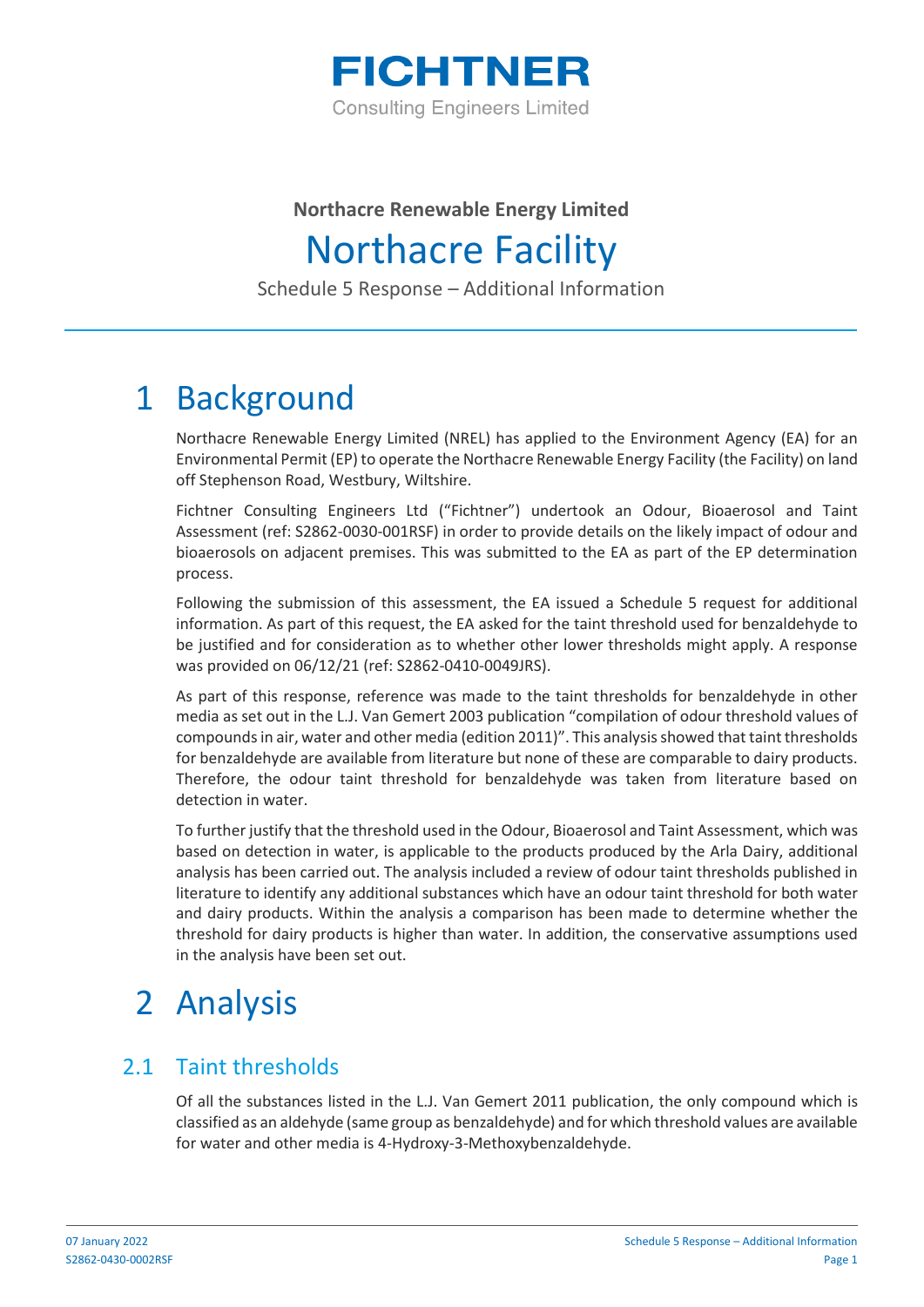An odour threshold value of 7.413 mg/kg is presented in the L.J. Van Gemert 2011 publication for skim milk which is referenced as being taken from Karagul-Yuceer et al (2004)<sup>1</sup>. In the same paper, the odour threshold value in water is 0.064 mg/kg, which is less than 1% of the value in skim milk. This suggests that the aldehyde is more easily detected in water than in skim milk, and hence using the threshold for water will overstate the impact in milk.

L.J. Van Gemert 2011 includes a number of other measurements of the odour threshold in water for this aldehyde.

| <b>Source</b>                                                                                      | <b>Threshold value</b><br>(mg/kg) | % of Threshold<br>in milk Karagul-<br><b>Yuceer et al</b><br>(2004) |
|----------------------------------------------------------------------------------------------------|-----------------------------------|---------------------------------------------------------------------|
| <b>Helbig (1939)</b>                                                                               | 0.1533                            | 2%                                                                  |
| Cartwright & Kelly (1952)                                                                          | 0.2                               | 3%                                                                  |
| Cartwright & Kelly (1952)                                                                          | 3                                 | 40%                                                                 |
| Appell (1969)                                                                                      | $\mathbf{1}$                      | 13%                                                                 |
| Dietz & Traud (1978)                                                                               | 0.06                              | 1%                                                                  |
| Hermann & Abd El Salam (1980b, 1981)                                                               | $0.226 - 1.78$                    | $3 - 24%$                                                           |
| Tilger & Ziminska (1982)                                                                           | 0.28                              | 4%                                                                  |
| Tuorila et al (1982)                                                                               | $0.0290 - 0.107$                  | $0.4 - 1.4%$                                                        |
| Mozell et al (1986); Schwartz et al (1987)                                                         | $1.5 - 41$                        | $20 - 553%$                                                         |
| Voirol & Daget (1986)                                                                              | $0.3 - 1.6$                       | $4 - 22%$                                                           |
| Eccles et al (1989)                                                                                | 66.7                              | 900%                                                                |
| Buttery & Ling (1995); Buttery et al (1997, 1999)                                                  | 0.058                             | 1%                                                                  |
| Semmelroch et al (1995)                                                                            | 0.025                             | 0.3%                                                                |
| Ong & Acree (1999)                                                                                 | 1.2                               | 16%                                                                 |
| Karagul-Yuceer et al (2003, 2004)                                                                  | 0.064                             | 1%                                                                  |
| Schuh & Schieberle (2006)                                                                          | 0.025                             | 0.3%                                                                |
| Czerny et al (2008)                                                                                | 0.053                             | 1%                                                                  |
| Czerny et al (2008)                                                                                | 0.21                              | 3%                                                                  |
| Note:<br>Odour threshold values for 4-Hydroxy-3-Methoxybenzaldehyde in water as stated in L.J. Van |                                   |                                                                     |

*Table 1: Odour Tresholds in Water, 4-Hydroxy-3-Methoxybenzaldehyde*

Gemert 2011 The range of threshold values is 0.025 to 66.7 mg/kg. However, there are two outliers in this range - Schwartz et al (1987) and Eccles et al (1989) – as the range of values from the other papers is 0.025

to 1.78 mg/kg. This means that the substance was detected in water at a much lower concentration in the other papers than in the outliers, and so it is more appropriate to consider the more stringent values.

 $1$  Evaluation of the character impact odorants in skim milk powder by sensory studies on model mixtures, J. Sens. Stud., 19, 1 -13.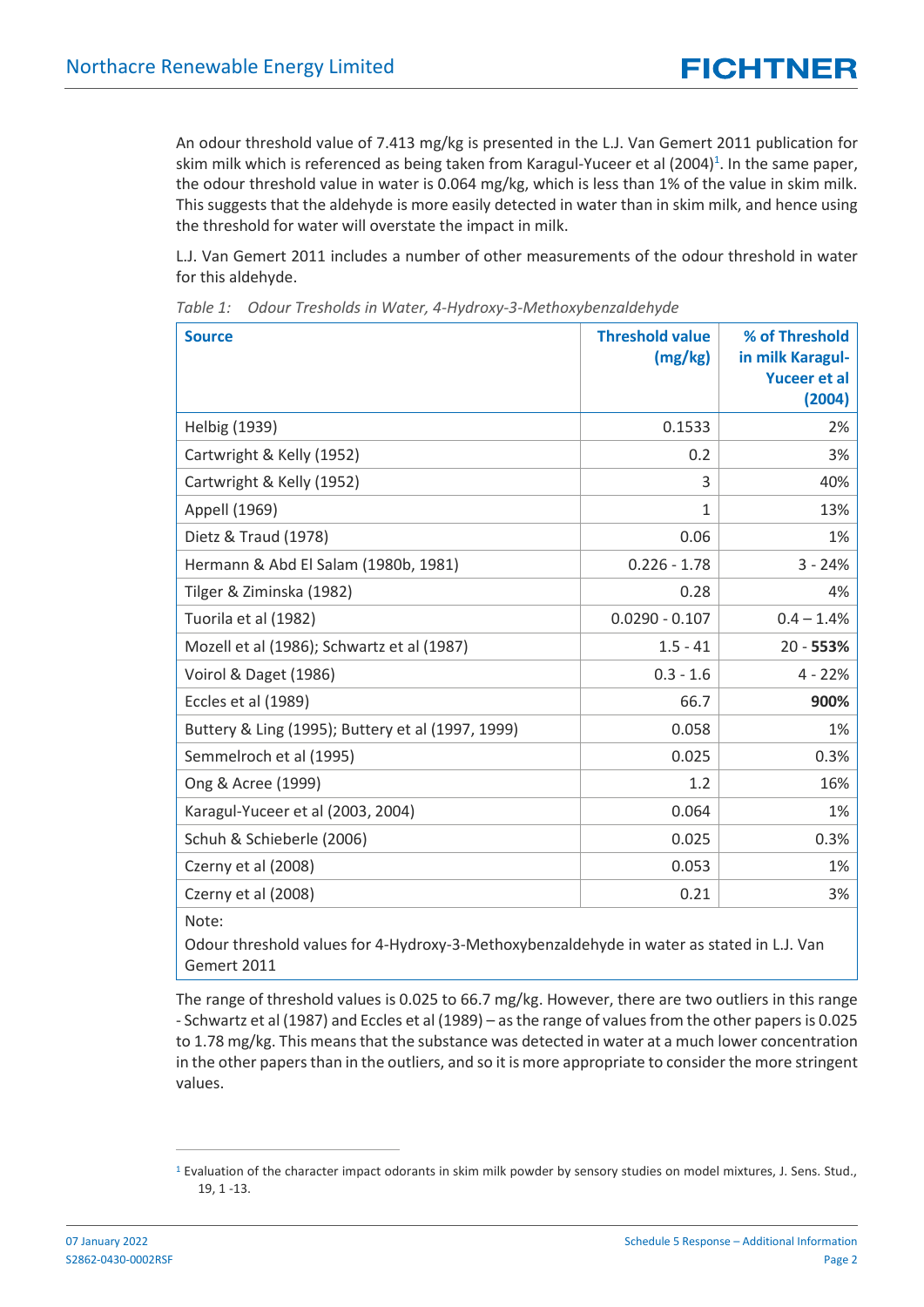Excluding the outliers, the odour threshold in water is 0.3% to 24% of the odour threshold in skim milk. Along with the direct comparison in Karagul-Yuceer et al (2004), this confirms that using the threshold for water will overstate the impact in milk.

We also note that the range of values for 4-Hydroxy-3-Methoxybenzaldehyde in water of 0.025 to 1.78 mg/kg is comparable to the range of values for benzaldehyde of 0.024 to 2.2 mg/kg, as reported in the Schedule 5 response, which suggests that their odour potential is similar.

In addition to the L.J. Van Gemert 2011 publication, reference has been made to an EA document (the determination of taste and odour in drinking water (2010)). This document has been withdrawn but includes a table of approximate odour threshold concentrations for substances in water and includes a threshold value for benzaldehyde of 35 µg/l. This equates to 0.035 mg/kg. The source of this value is not referenced in the EA document, but we note that it is the mid point of the range from Fabrellas et al (2004), which was used in the calculation within the Schedule 5 response. As demonstrated in the Schedule 5 response, even using the lower end of the range from Fabrellas et al (2004) the predicted odour taint to concentration ratio would be significantly lower than 1 for benzaldehyde, so we do not consider that using the value from the EA document would change the conclusions of the assessment.

#### 2.2 Conservative Assumptions

This analysis was based on a number of conservative assumptions:

- 1. It was assumed that the odour abatement system runs at 70% efficiency, which is the lower value of the expected 70-99% efficiency.
- 2. It was assumed that there would be no abatement of benzaldehyde from the main stack, which is unlikely as the extracted air would go through the combustion process.
- 3. Dispersion modelling was carried out using five years of weather data and the maximum 1-hour concentration was used to compare with the thresholds. This accounts for the potential for either the odour abatement system or the main stack to be operating during the worst-case weather conditions for dispersion.
- 4. It was assumed that the process at the dairy needing ambient air is operating with:
	- a. an air intake rate of 165,000  $\text{m}^3/\text{hr}$  per line; and
	- b. a milk production rate of 5,500 kg/hr per line.
	- In Arla's Planning Technical Briefing Note, some slightly different information is provided.
	- c. The air intake is stated to be 138,000 kg/hr per line at a density of 1.22 kg/m<sup>3</sup>, giving an intake flow rate of 113,114  $\text{m}^3/\text{hr}$  per line.
	- d. The powder production lines are stated to have a capacity of 5 t/hr, or 5,000 kg/hr.
	- e. The total production rate is stated to be 55,000 tonnes of milk powder per year, which implies an average production rate of 3,140 kg/hr.

Based on this, the values used in the assessment are assumed to be the peak design values. It is possible that the latest figures from Arla reflect optimised performance, such that the drier plant can now operate with less air and hence the intake of pollutants in the air per tonne of product is lower. This means that the assessment is conservative.

5. It was assumed that 90% of substances in the air would be transferred to the product. As explained in the Assessment, this appears to be very conservative. The background concentration of benzene, as reported in the air quality assessment, is 0.39  $\mu$ g/m<sup>3</sup>, or 390 ng/m<sup>3</sup>. If 90% of this concentration were to transfer to the product, then the concentration of benzene in the product would be 0.0105 mg/kg, or around 10 times the heath-based taint threshold of 0.001 mg/kg. Since it is assumed that Arla's current